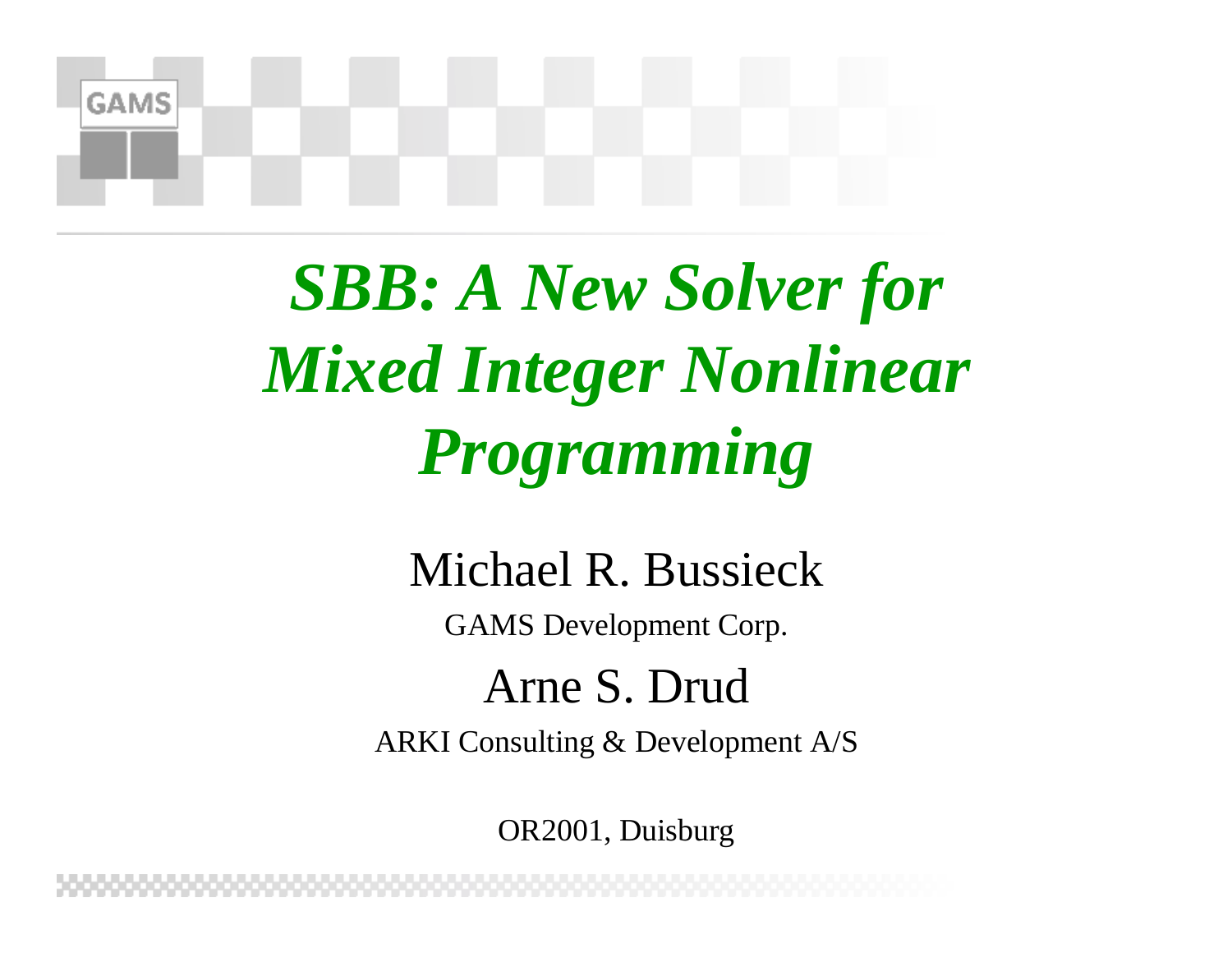# **GAMS Overview**

- ! SBB = *Simple* Branch & Bound
- **Introduction: The MINLP Model**
- **The B&B Algorithm**
- **The SBB Design Criteria and Implementation**
- Pseudo Cost Variable Selection
- **Computational Experiments**
- Conclusions and Future Work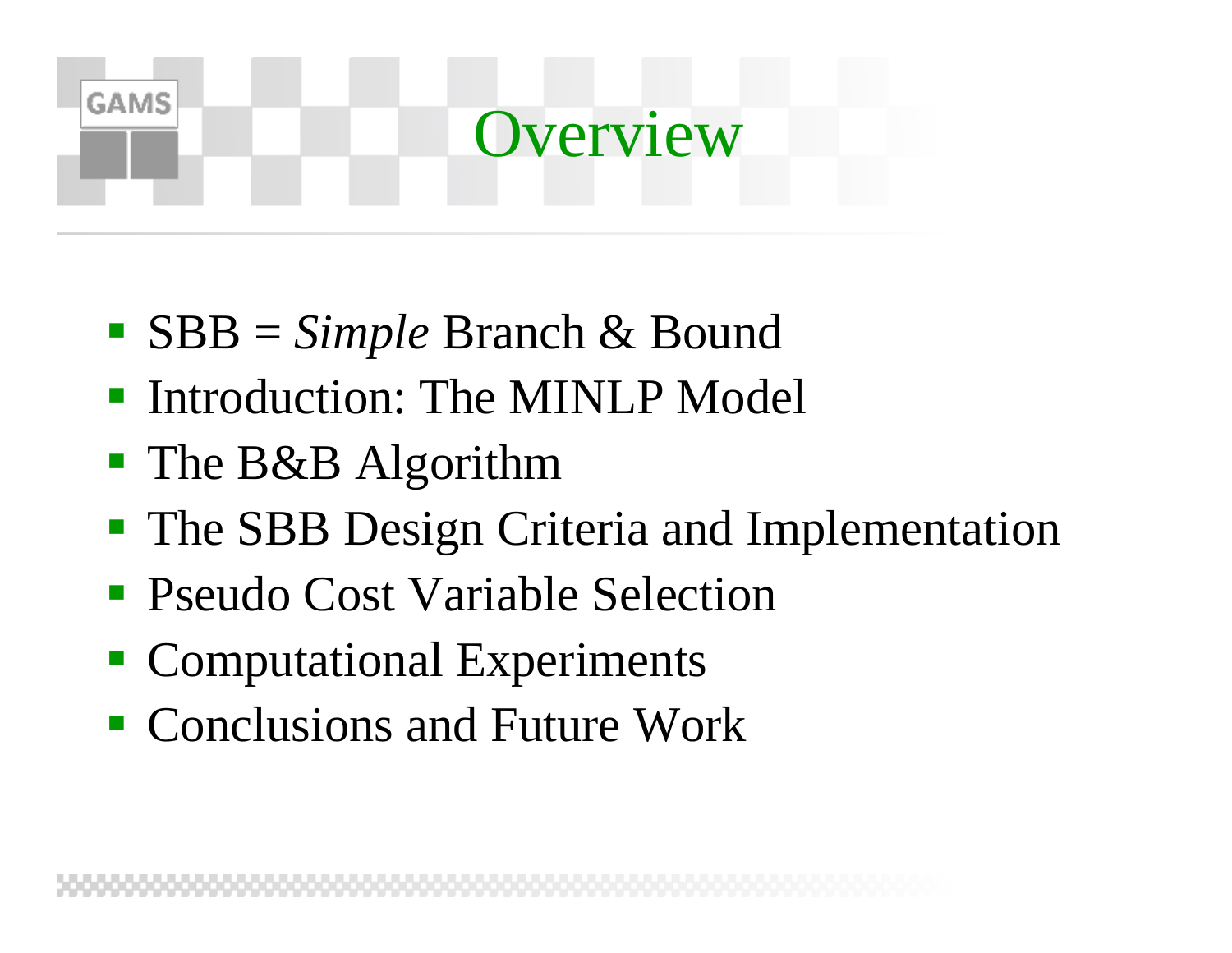#### The MINLP Model

**GAMS** 

 $\blacksquare$  Min or max  $f(x,y)$  $s.t.$   $g(x,y) = b$ l < x < u continuous li <sup>&</sup>lt; y < ui integer

- **For convenience we only discuss "Min"**
- SBB handles also: SOS1, SOS2, SemiContinuous, and SemiInteger Variables
- **EXTERNALLER Integrality Constraints on y removed: RMINLP**
- ! A **Node** is the RMINLP model with tightened bounds on y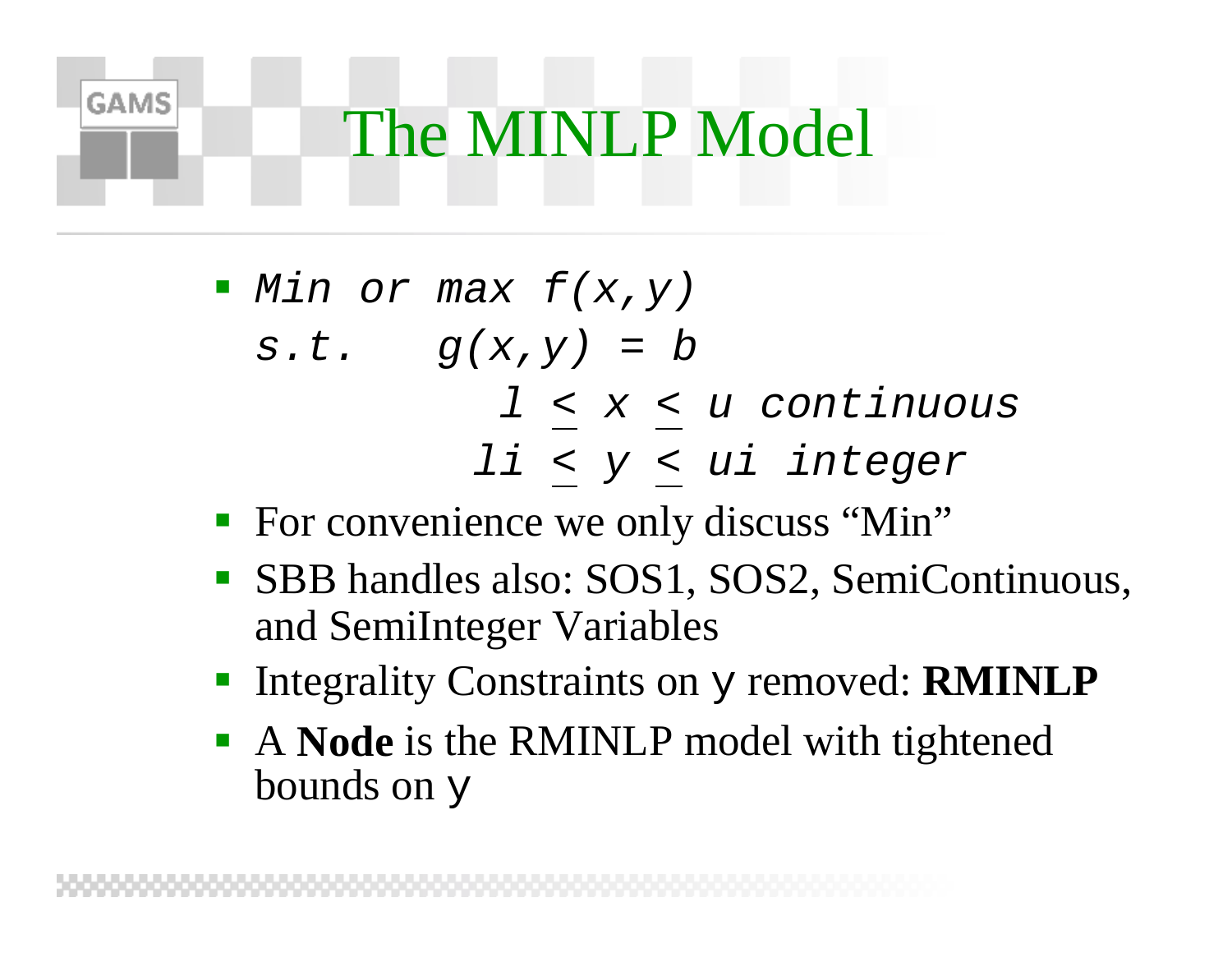#### The B&B Algorithm

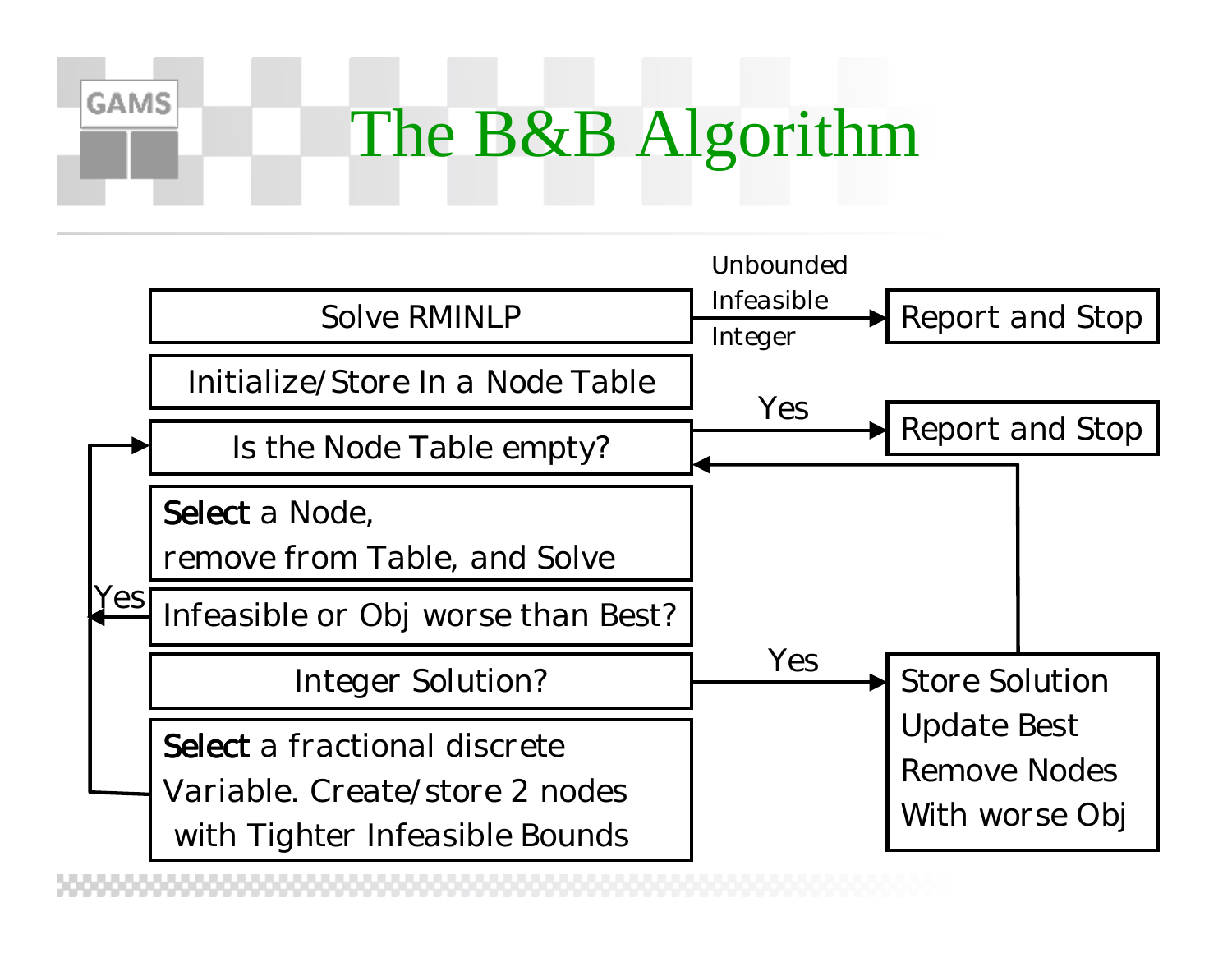## Local/Global Optimization Issues

- ! Nodes solved with an NLP Local Optimization Algorithm. Potential Problems are:
	- ! Search Tree can incorrectly be cut off:

**GAMS** 

- A node is declared "Infeasible" even though it is only "locally infeasible" and there exist feasible regions.
- A node is fathomed because the objective for the node is a poor approximation for the global optimum for the node.
- ! Problems will occur if the NLP solver **fails**
- **RMINLP** model is **convex** in both x and y

Global Optimum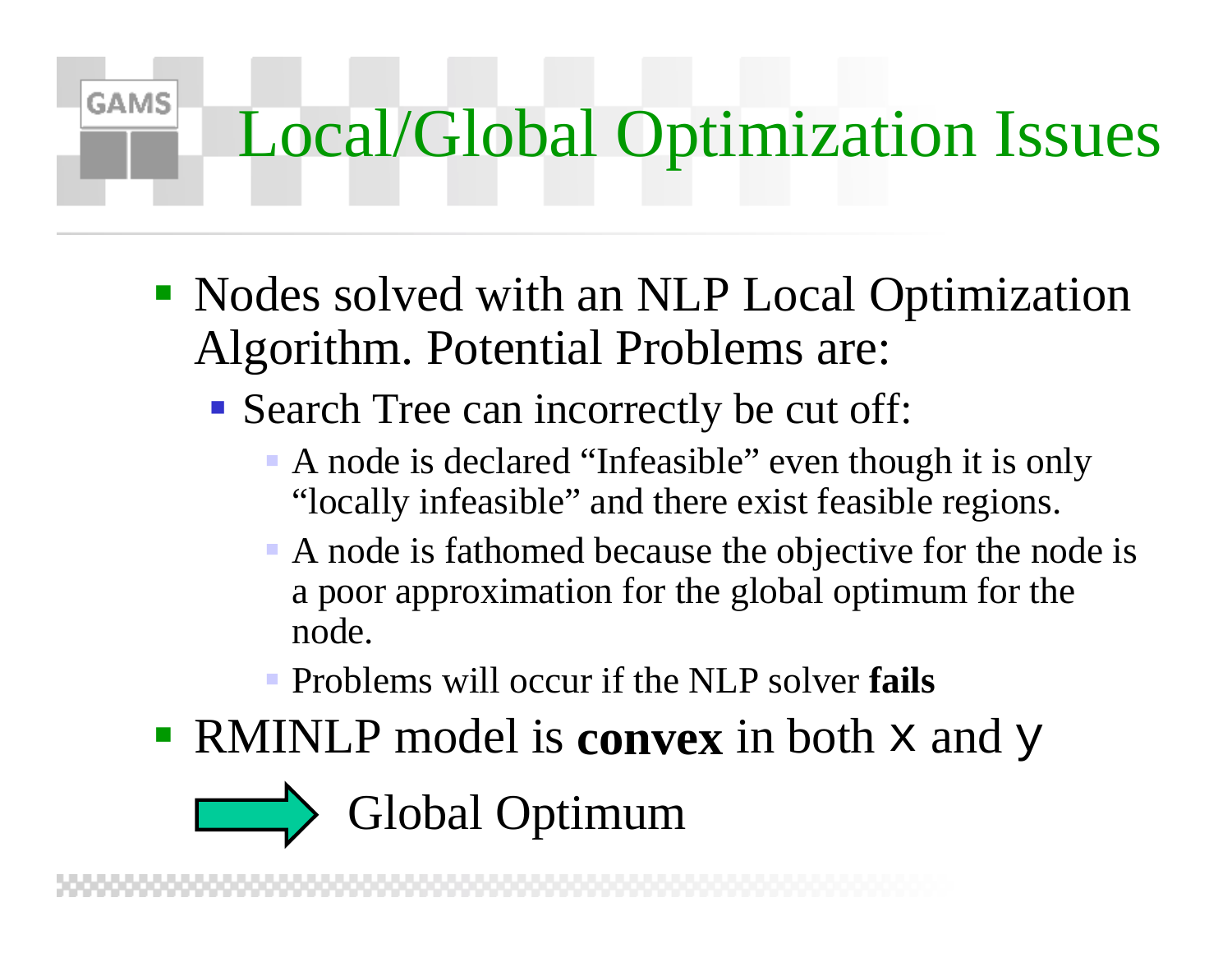### **GAMS** Design Objectives

- **Use any existing GAMS NLP solver** 
	- ! CONOPT, MINOS, SNOPT
	- ! PATHNLP, CPLEXSLP
- ! Handle solver failures
- ! Help against incorrect infeasibilities
- **Report information on non-convexities**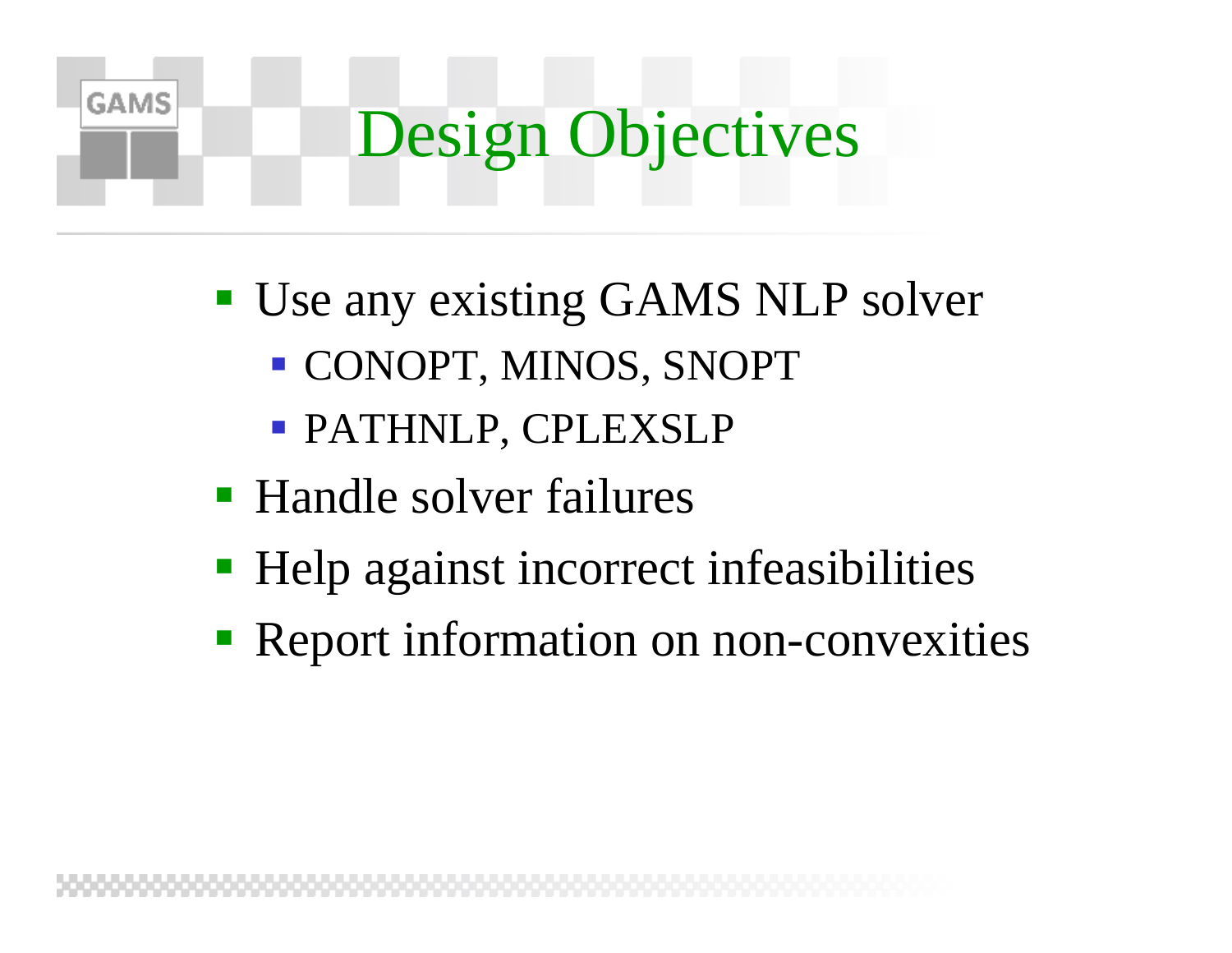

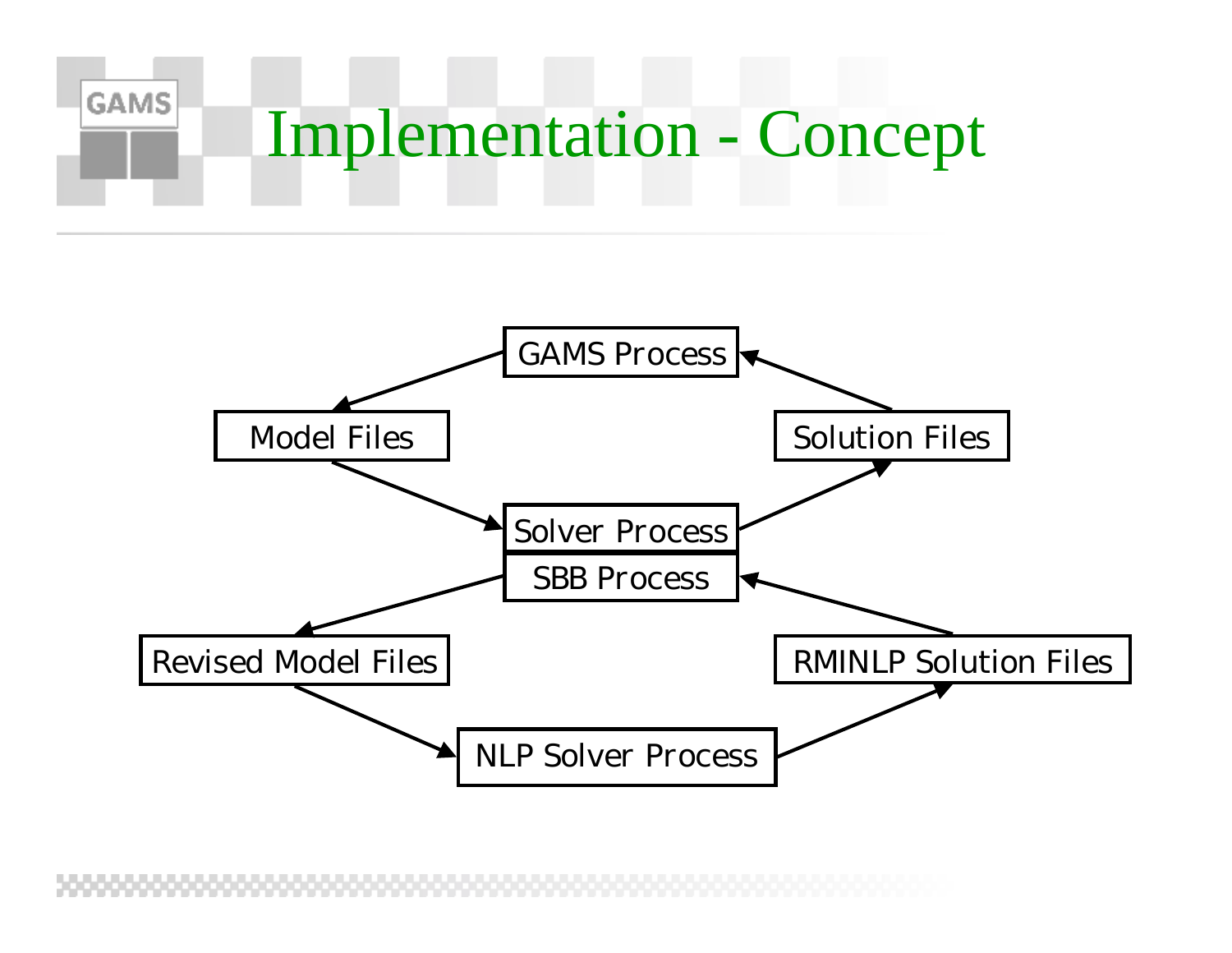#### Efficient SBB Implementation

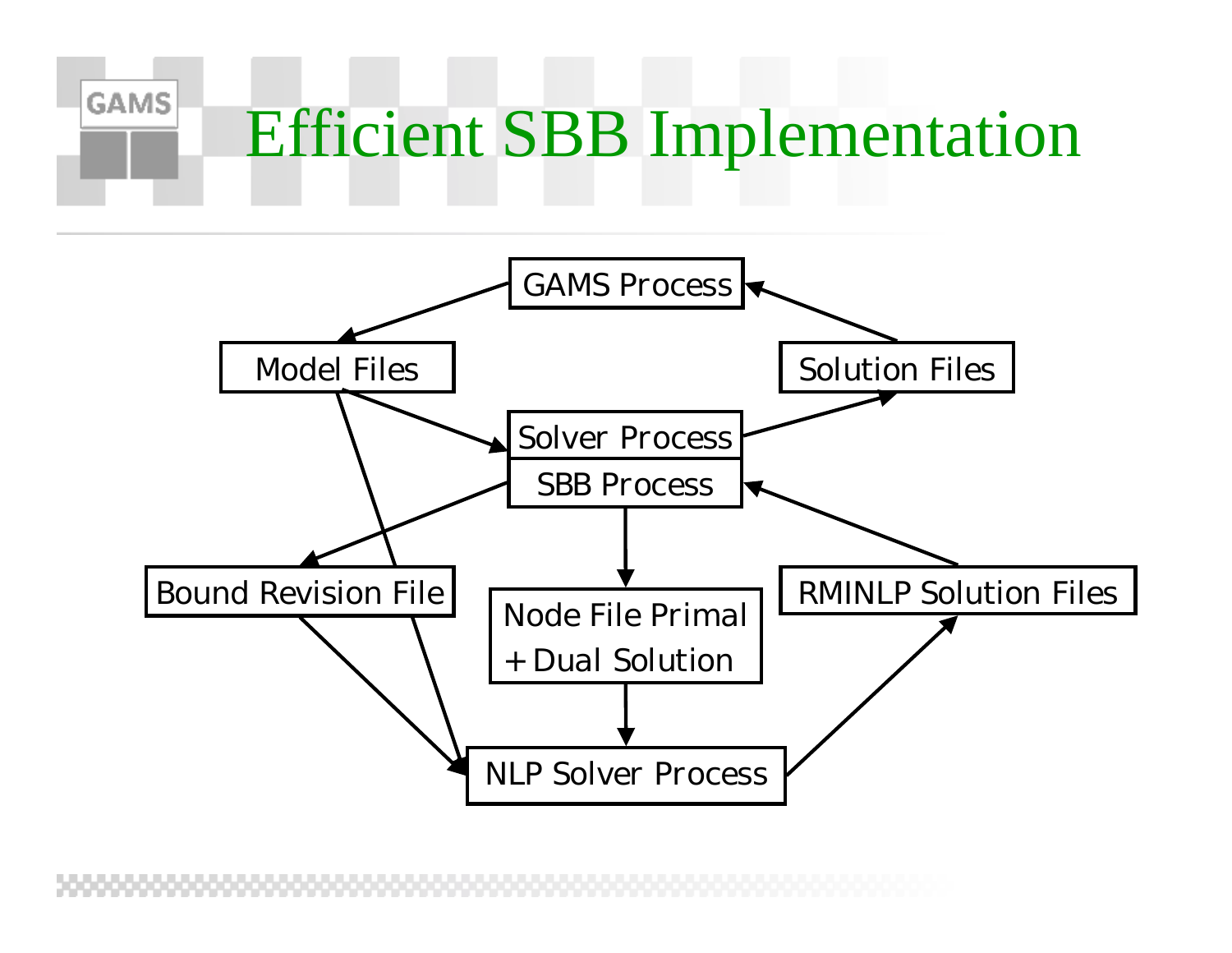

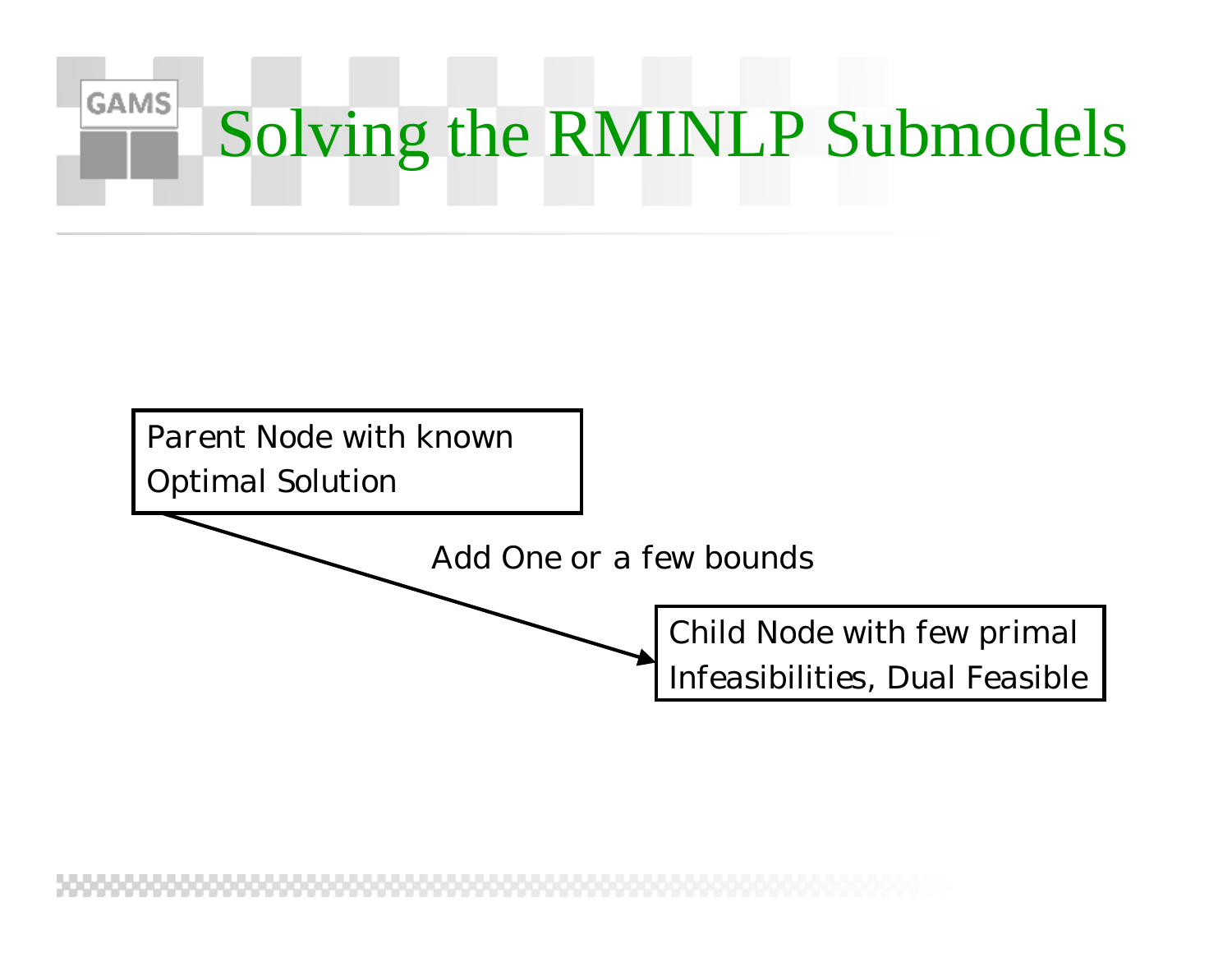## Some SBB Options

#### !**failseq solver1.opt1 solver2.opt2**

 Try solver1 with options defined by opt1. If it fails, try solver2 with options defined by opt2, etc. If all fail, **ignore** the node and continue the search

#### **infeasseq level solver1.opt1 solver2.opt2**

If a node with depth  $\leq$  level is locally infeasible then try solver l with options defined by opt1, etc.

#### ! **rootsolver solver.opt**

- Use a special solver/option pair for the root node
- ! **subiter/subres max**

**GAMS** 

Avoid that one node uses all resources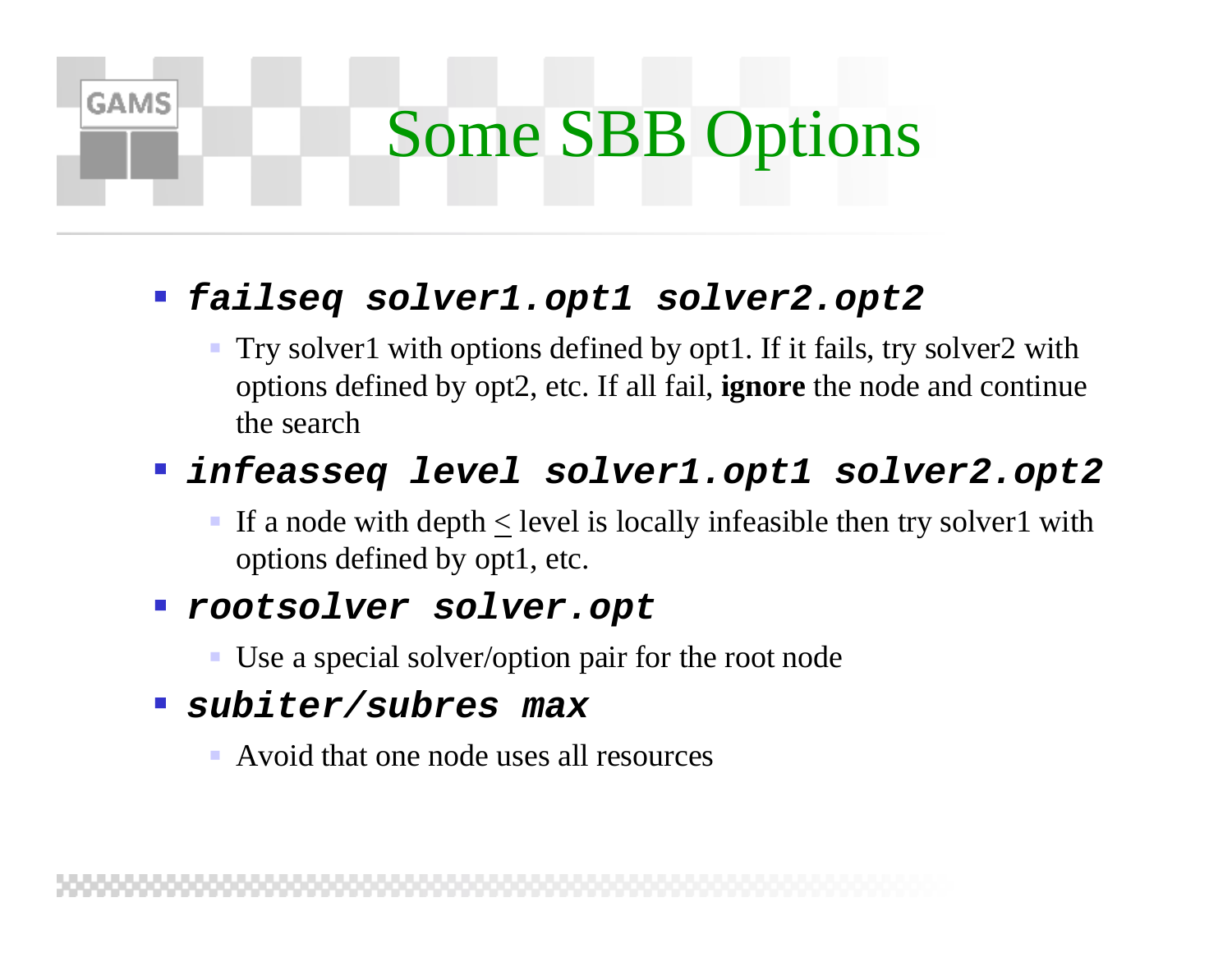#### Pseudo Cost Variable Selection

- ! F set of *binary* variables with fractional value in optimum solution of RMINLP
- $\blacksquare$  |F|>1: Variable selection problem
	- **Min/max (integer) infeasibility**
	- **P**seudo cost (PC)

- ! Make important decisions early in the B&B tree
- ! Measured by change in the objective of both children nodes
- **Reduces tree size**
- **Improves the best bound quickly**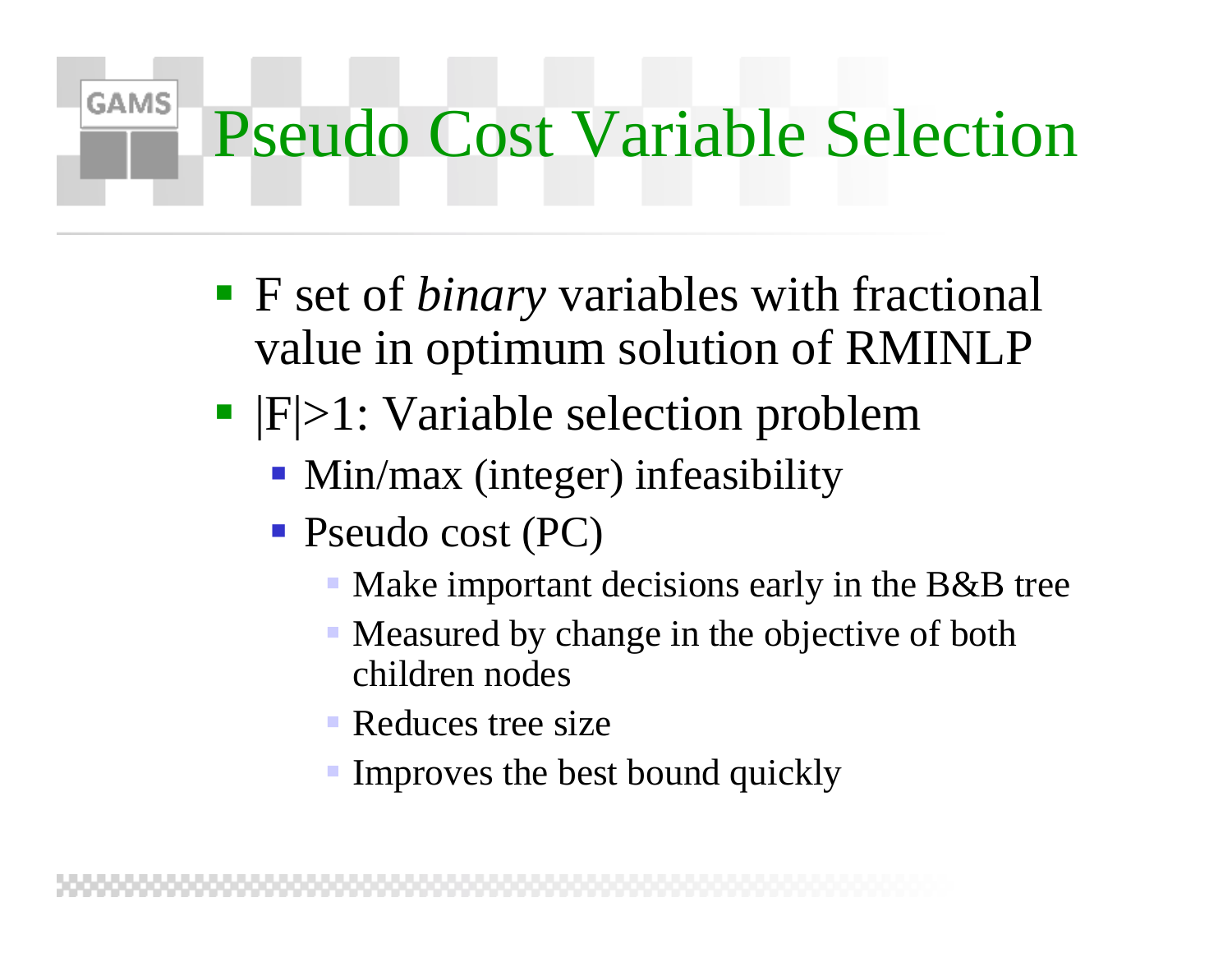# PC: Definition and Selection

**Definition:** 

**GAMS** 

- *obj*<sup>\*</sup> objective in parent node
- *x*<sup>\*</sup> optimum solution in parent node
- ! Upbranch: Downbranch:

$$
x_i = 1, \overline{c_i} = \frac{\overline{obj} - obj^*}{1 - x_i^*}
$$
  $x_i = 0, \underline{c_i} = \frac{obj - obj^*}{x_i^*}$ 

**•** We don't want  $c_i = bi g, \underline{c}_i = tiny$ *i* =  $\arg \max(\min(c_i, \underline{c}_i))$ *i∈ F*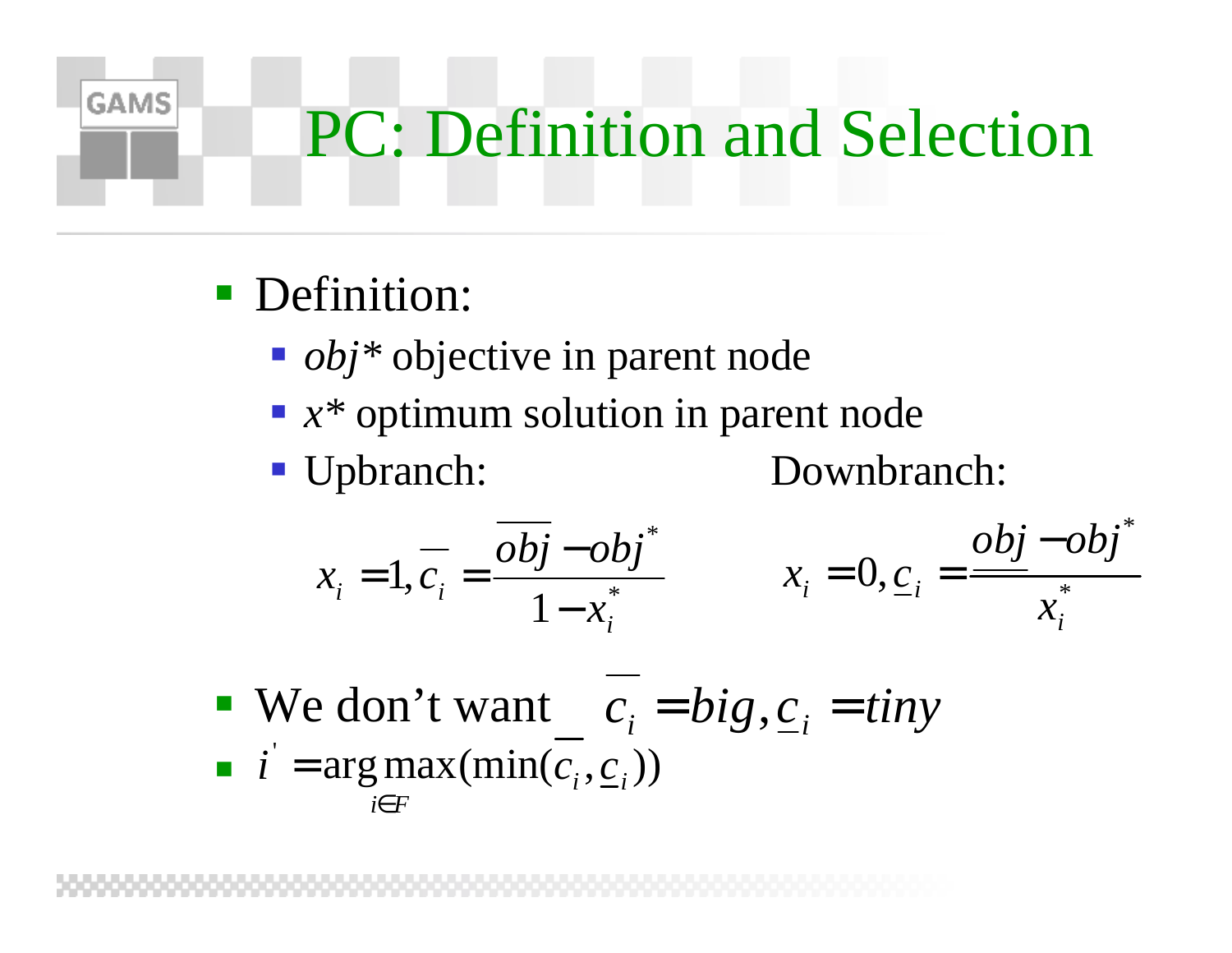## PC: Initialization and Update

- Initialization 01Objective difference
- Non linear ???

**GAMS** 

- ! Ask solver (CONOPT) to produce PC by solving 2|F| NLPs internally (without overhead of I/O, presolve, scaling, …)
- ! Terminate early if
	- !• Have large  $c_i$  and  $c_i$
	- Feasible and objdiff tiny
- Update
- *<sup>n</sup>*th update

…

**•** After solving child node with  $x_{\cdot} = 0$  $x_i =$ 

$$
\underline{c}_{i} = \left(\underline{c}_{i} + \frac{\underline{obj} - obj^{*}}{x_{i}^{*}}\right) / n
$$
  
• After ...  $x_{i} = 1$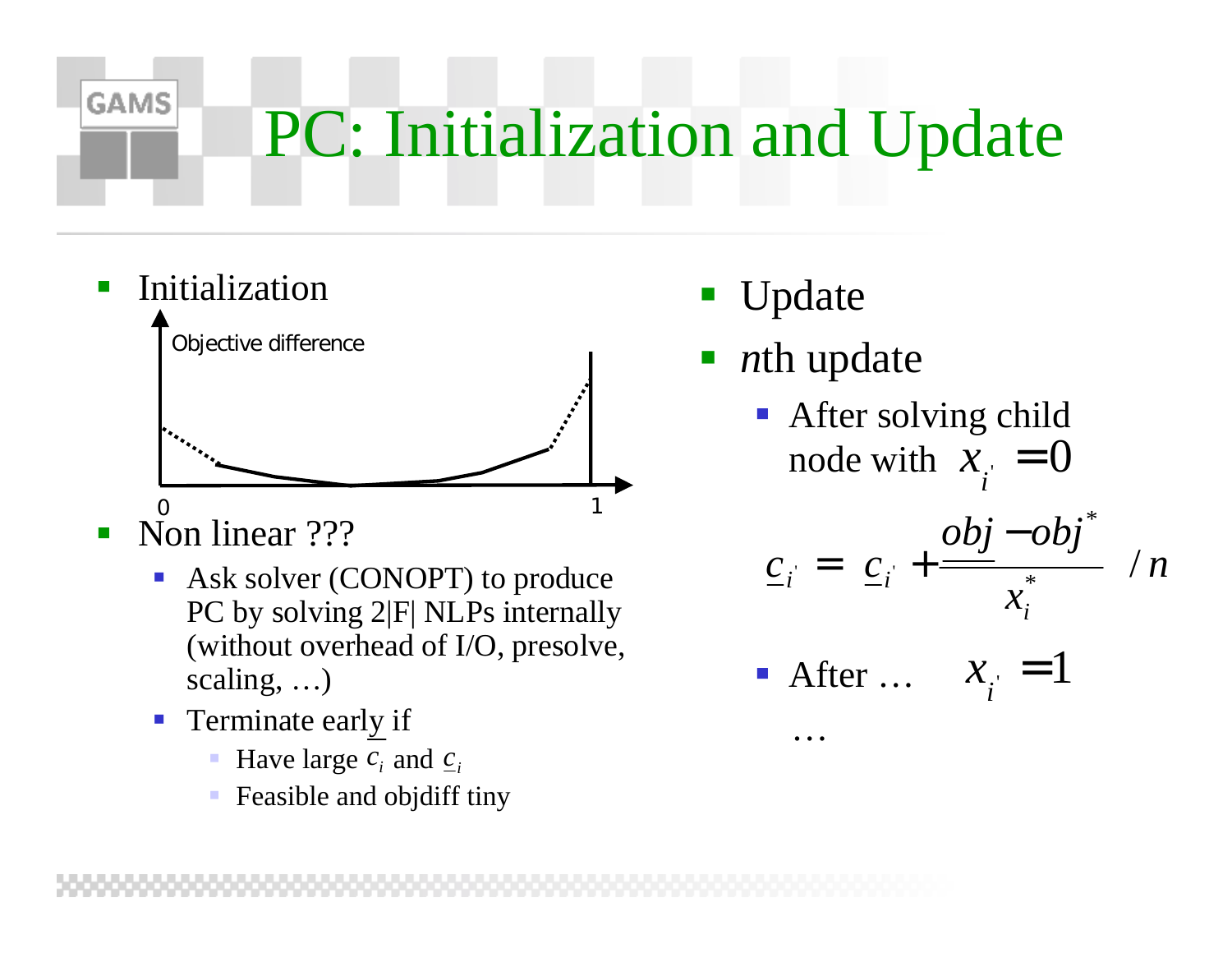#### Computational Experiments

**I** MINLP Solver

- ! SBB (Branch & Bound)
- **DICOPT (Outer Approximation)**
- FilterBB (B&B)
- **AlphaECP/mittlp (Extended Cutting Plane)**
- **MINOPT/LINGO algorithms**
- **MINLP Solver (Global Optimization)** 
	- **BARON** (Branch and Reduce)
	- OQGRG (Local NLP + Global Search)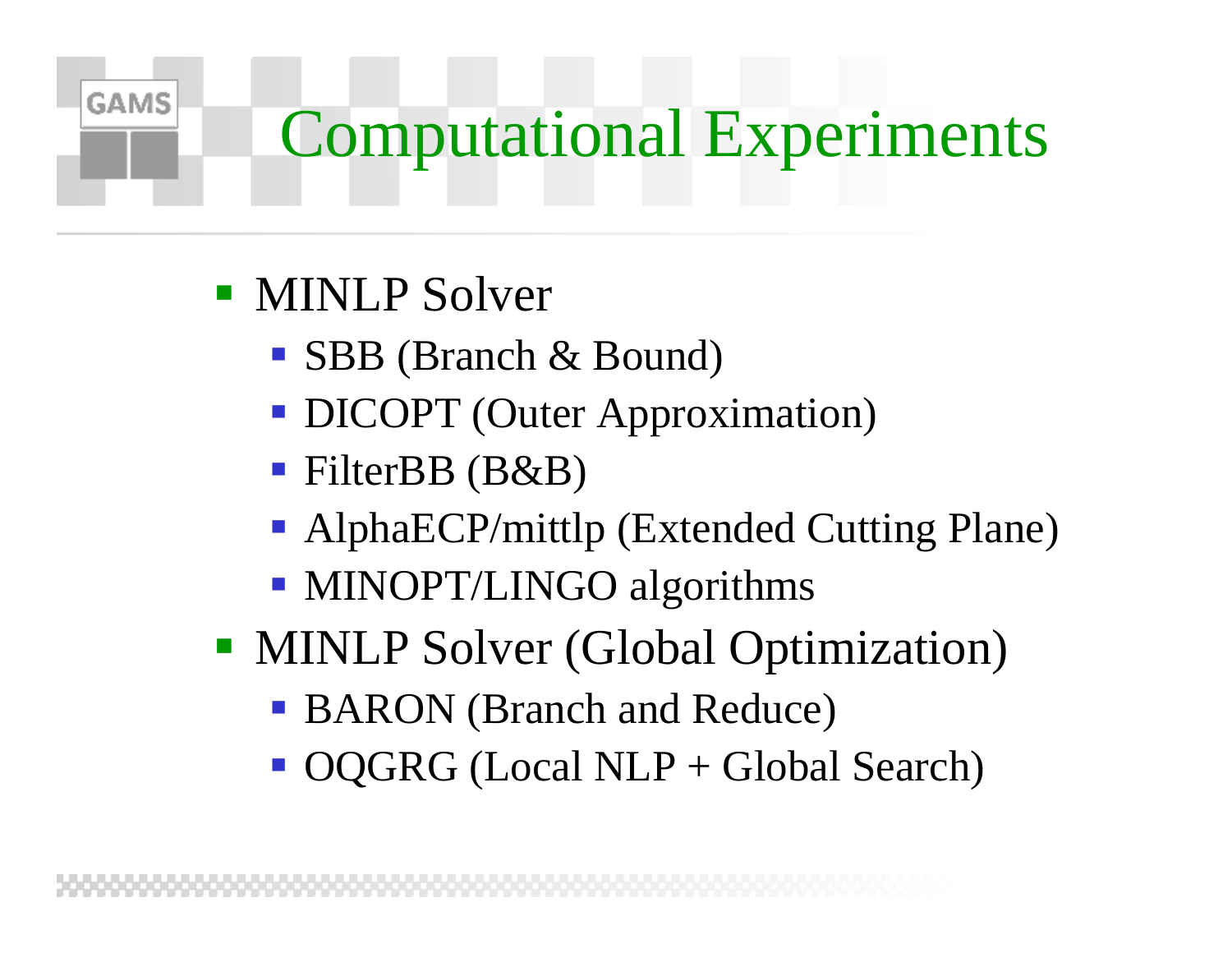# **GAMS** Tests

- GAMS/DICOPT
- **.**  GAMS/SBB
	- **Default, Pseudo Cost Variable Selection**
- ! FilterBB (AMPL Interface)
- Test library MINLPLib
	- ! 139 MINLP models (existing collections + difficult client models)
	- **I** http://www.gamsworld.org/minlp
	- ! DICOPT/FilterBB do not support SOS1/2 and semi continuous variables (7 models).
	- !10 minutes time limit (1GHz PC)
	- ! NLP: CONOPT, MIP: CPLEX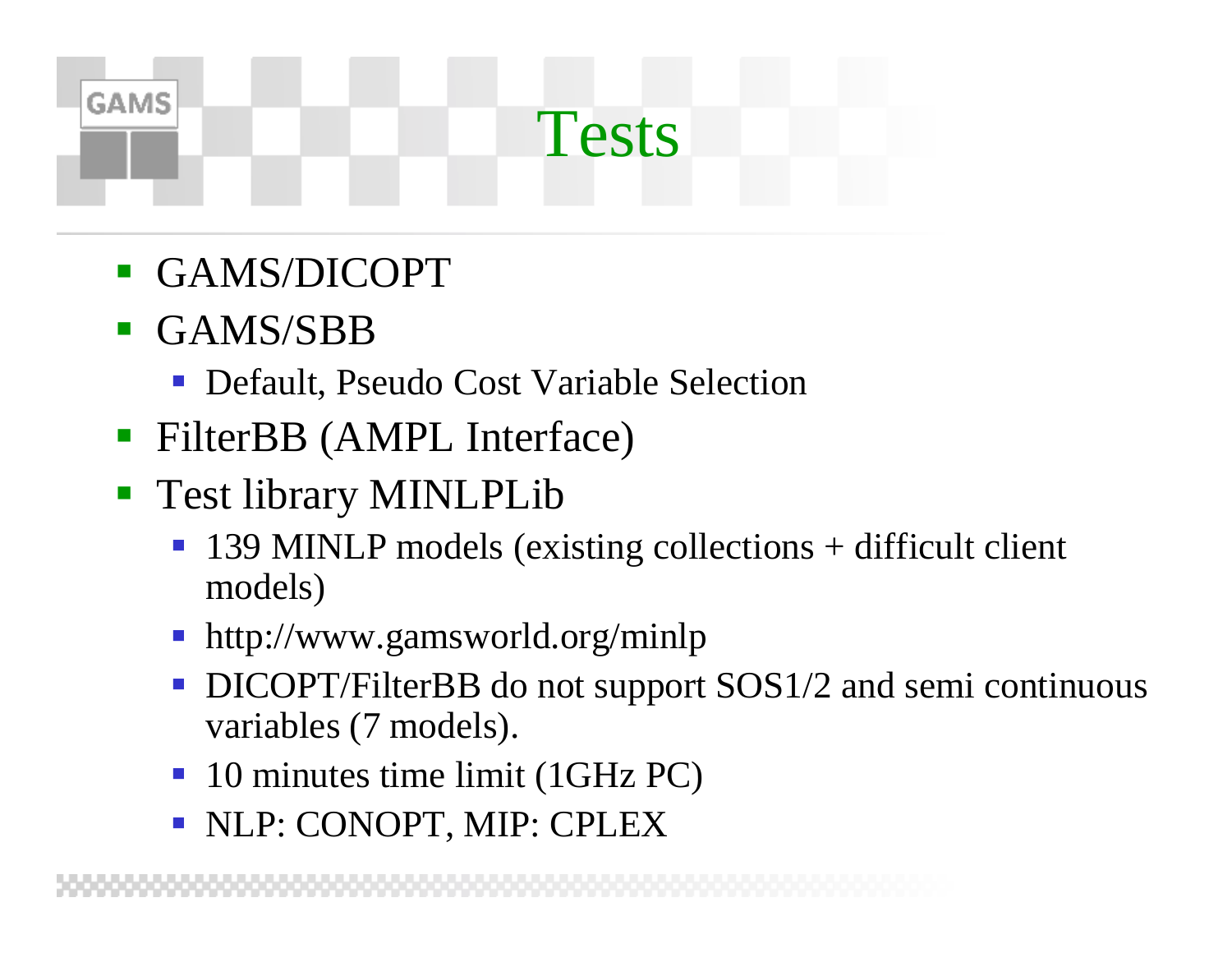

**Editorial Board** 

**MINLPLib** 

**MINLP Solvers** 

**MINLP List** 

**Related Links** 

**Search** 

Contact

### **MINLP World**

#### **Welcome to the MINLP World!**

MINLP World is a forum for discussion and dissemination of information about all aspects of Mixed Integer Nonlinear Programming (MINLP).

MINLP models are models that combine combinatorial aspects with nonlinearities. MINLP models are much more difficult than both Mixed Integer Linear Programming (MIP) and Nonlinear Programming (NLP) models.

MINLP is still a new field, and we cannot yet solve all the problems that naturally fall within this area. It is the purpose of this site to bring people that work with MINLP together. We are interested in practical software (MINLP Solvers), testing, comparison, and quality of solvers (MINLPLib), research in both solution methods and in good model formulations, and in improving the communication between people interested in these topics (Related Links and MINLP list).

MINLP World is featured by GAMS World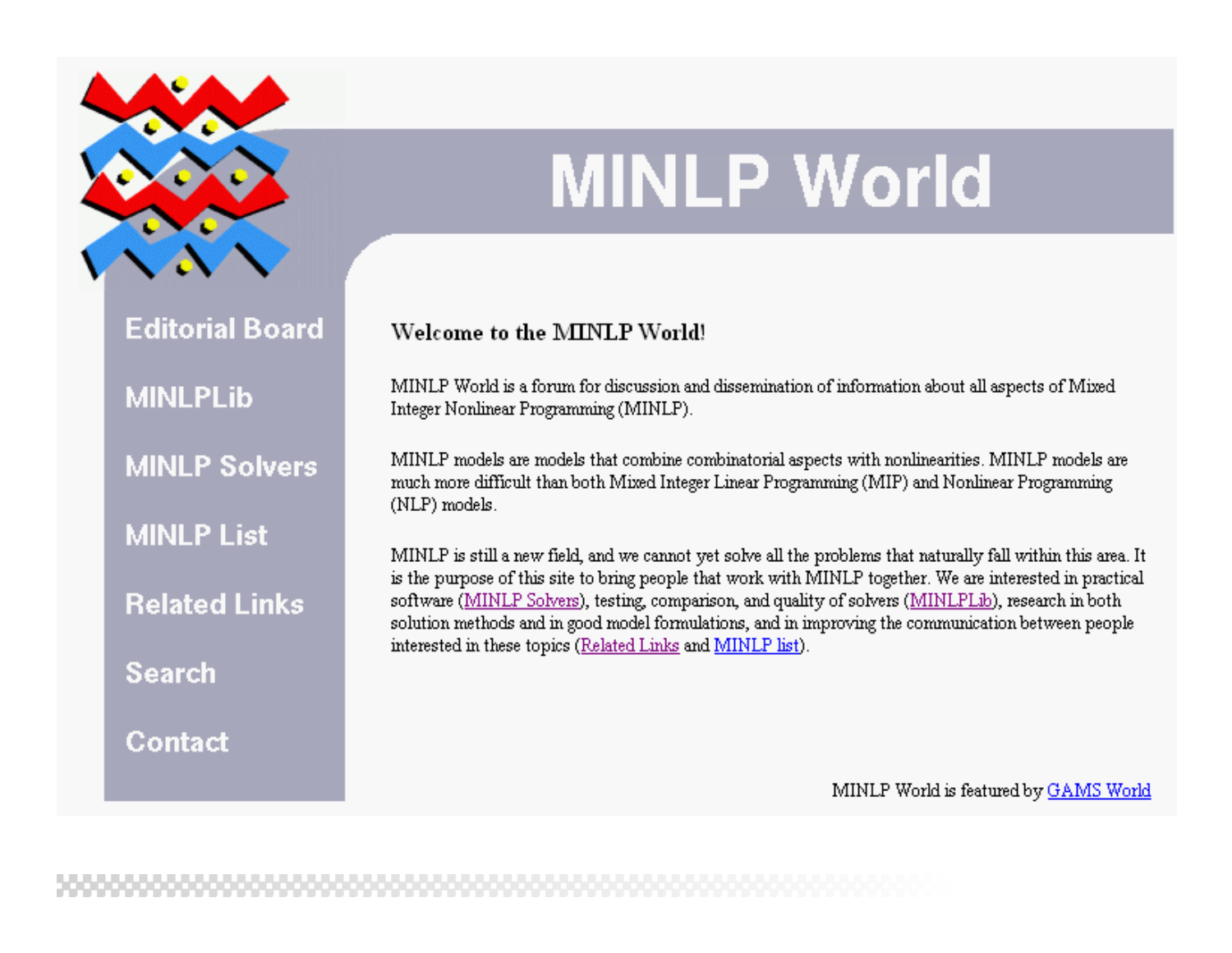#### **MINLPLib Model Statistics**

| Name               | #Eqns                    | #Vars | #DVars | #NZ   | #NNZ  | <b>BestInt</b> | at Point        |
|--------------------|--------------------------|-------|--------|-------|-------|----------------|-----------------|
| 4stufen            | 99                       | 150   | 48     | 319   | 87    | 116329.7000    | <u>p1</u>       |
| alan               | 8                        | 9     | 4      | 24    | 3     | 2.9250         | p1              |
| batch              | 74                       | 47    | 24     | 191   | 22    | 285506.5000    | <u>p1</u>       |
| batchdes           | 20                       | 20    | 9      | 53    | 10    | 167427.7000    | p1              |
| beuster            | 115                      | 158   | 52     | 398   | 159   | 116348.0000    | <u>p1</u>       |
| cecil 13           | 899                      | 841   | 162    | 2812  | 360   | -115570.3000   | p1              |
| contvar            | 285                      | 297   | 87     | 1281  | 530   | 809149.8000    |                 |
| csched1            | 23                       | 77    | 63     | 174   | 8     | -30639.2600    | $\frac{p1}{p1}$ |
| csched2            | 138                      | 401   | 308    | 958   | 58    | -166102.0000   |                 |
| deb10              | 130                      | 183   | 11     | 692   | 432   | 209.4278       |                 |
| deb6               | 508                      | 476   | 20     | 2342  | 1432  | 201.7393       |                 |
| $d$ eb $7$         | 898                      | 814   | 10     | 4116  | 2816  | 116.5846       | 밀밀              |
| deb <sub>8</sub>   | 898                      | 824   | 10     | 4136  | 2816  | 116.5846       | $\mathbf{p}$    |
| deb <sub>9</sub>   | 918                      | 814   | 10     | 4156  | 2816  | 116.5846       | p1              |
| detfl              | 6206                     | 4408  | 400    | 26610 | 15400 | 12.7753        | p1              |
| dosemin2d          | 119                      | 166   | 32     | 4379  | 4080  | 173.9806       | p1              |
| dosemin3d          | 1003                     | 1047  | 18     | 24614 | 22095 | 1.4626         |                 |
| $eff$              | 39                       | 55    | 24     | 178   | 30    | 0.1917         | $\frac{p1}{p1}$ |
| eniplac            | 190                      | 142   | 24     | 511   | 48    | -131863.6000   |                 |
| enpro48            | 215                      | 154   | 92     | 742   | 29    | 187277.3000    |                 |
| enpro56            | 192                      | 128   | 73     | 651   | 24    | 263428.3000    |                 |
| ex1221             | 6                        | 6     | 3      | 17    | 2     | 7.6672         | 巴坦              |
| ex1222             | 4                        | 4     | 1      | 9     | 2     | 1.0765         | <u>p1</u>       |
| ex1223             | 14                       | 12    | 4      | 40    | 17    | 4.5796         | p1              |
| ex1223a            | 10                       | 8     | 4      | 32    | 9     | 4.5796         | $\mathbf{p}$    |
| ex1223b            | 10                       | 8     | 4      | 32    | 17    | 4.5796         | p1              |
| ex1224             | 8                        | 12    | 8      | 31    | 6     | -0.9435        | $\frac{p1}{p1}$ |
| ex1225             | 11                       | 9     | 6      | 27    | 2     | 31.0000        |                 |
| ex1226             | 6                        | 6     | 3      | 15    | 2     | $-17.0000$     |                 |
| ex1233             | 65                       | 53    | 12     | 221   | 28    | 155010.7000    |                 |
| ex1243             | 97                       | 69    | 16     | 329   | 36    | 83402.5100     | 四四四             |
| ex1244             | 130                      | 96    | 23     | 469   | 52    | 82042.9100     |                 |
| ex1252             | 44                       | 40    | 15     | 118   | 36    | 128893.7000    | p1              |
| ex1252a            | 35                       | 25    | 9      | 94    | 36    | 128893.7000    | $\frac{p1}{p}$  |
| $\sim$ $ \sim$ $-$ | $\overline{\phantom{a}}$ | $-$   | --     | $ -$  | $- -$ |                |                 |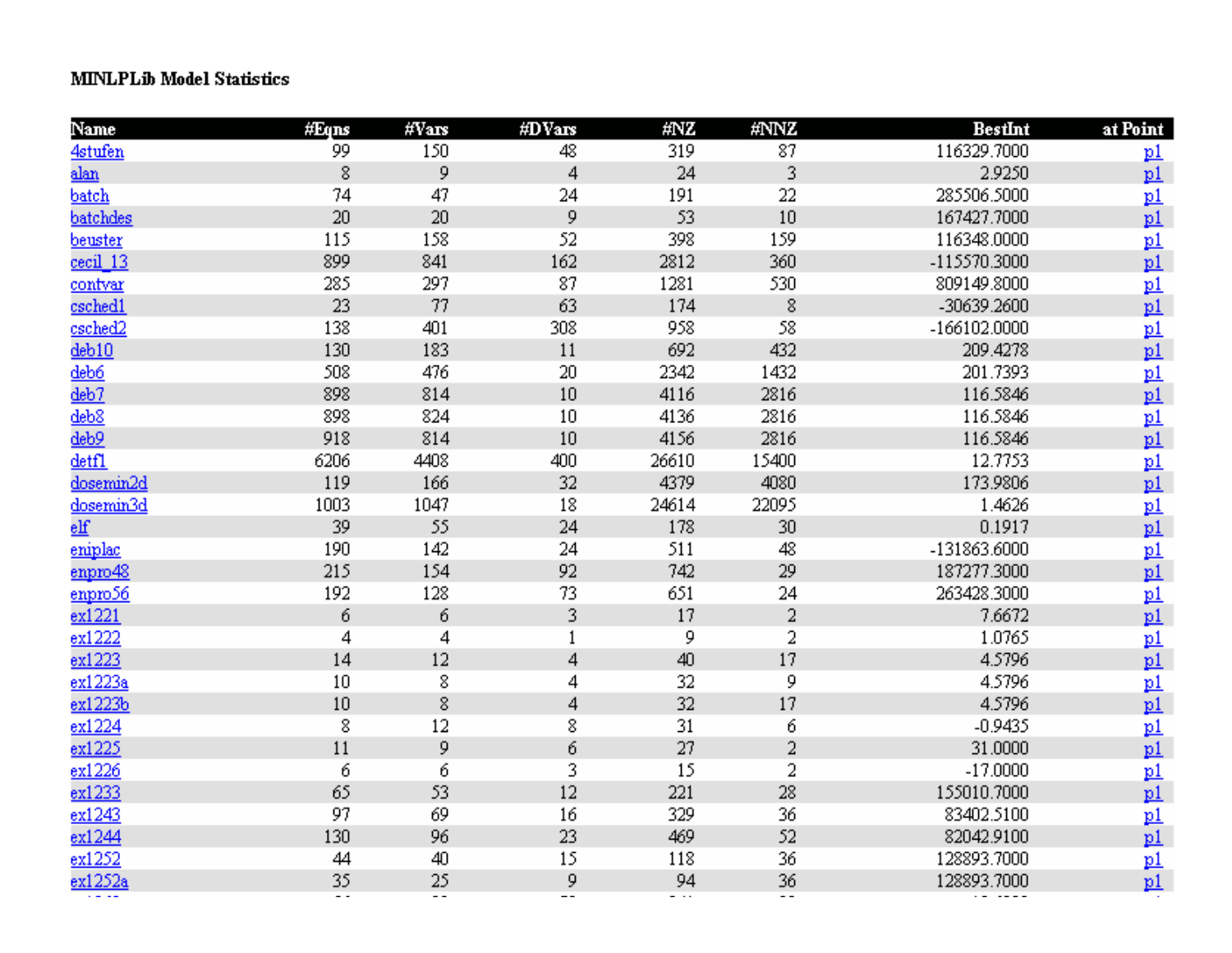

#### **SBB / DICOPT**

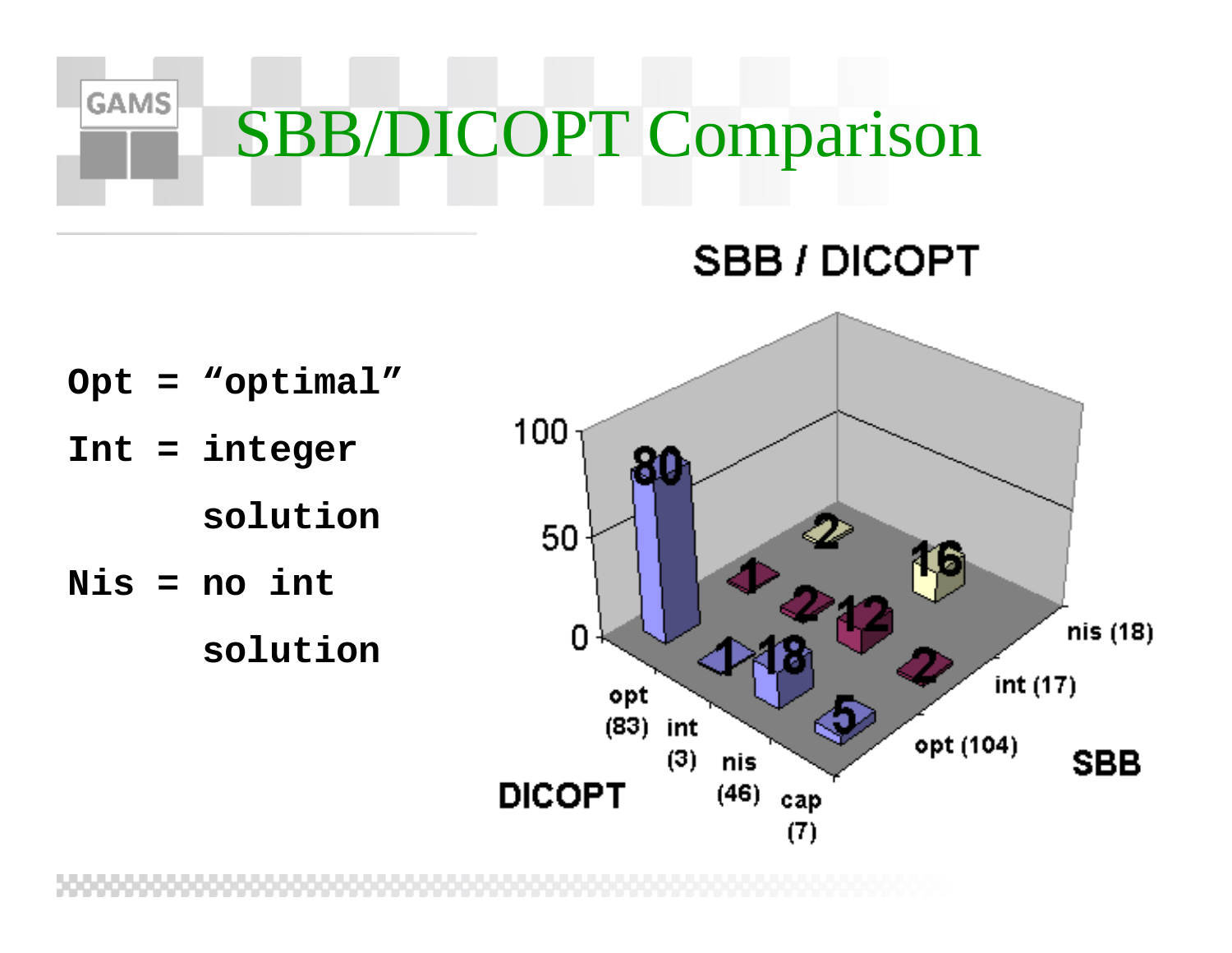#### **GAMS** Quality/Speed SBB/DICOPT

#### Quality/Speed SBB/DICOPT

- ! Test on 80 models that were reported "optimal" in both cases.
- All experiments on 1GHz Linux PC
- **T**otal times
	- SBB: 1572s
	- DICOPT: 258s

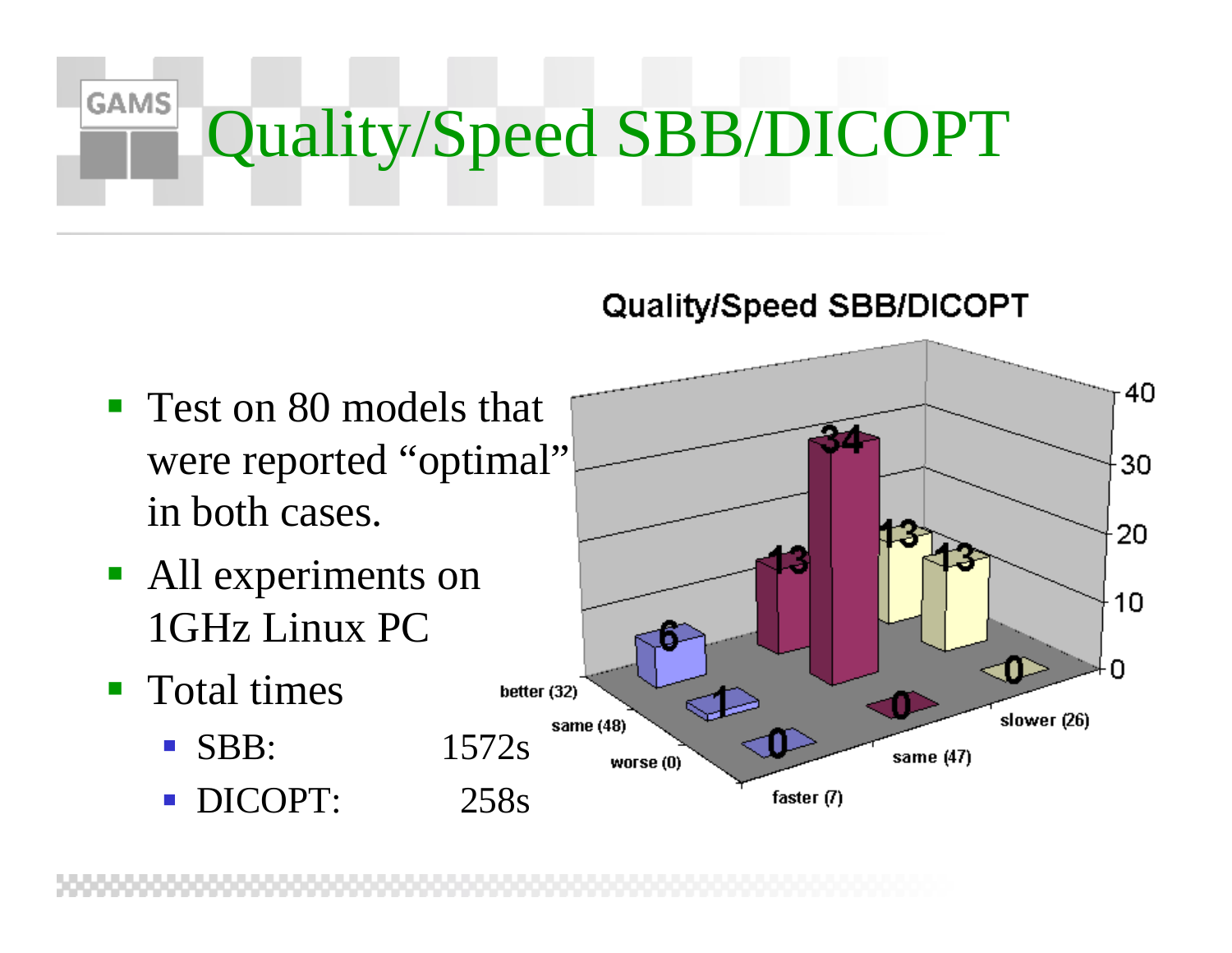#### **GAMS** SBB/FilterBB Comparison

**SBB/FilterBB** 

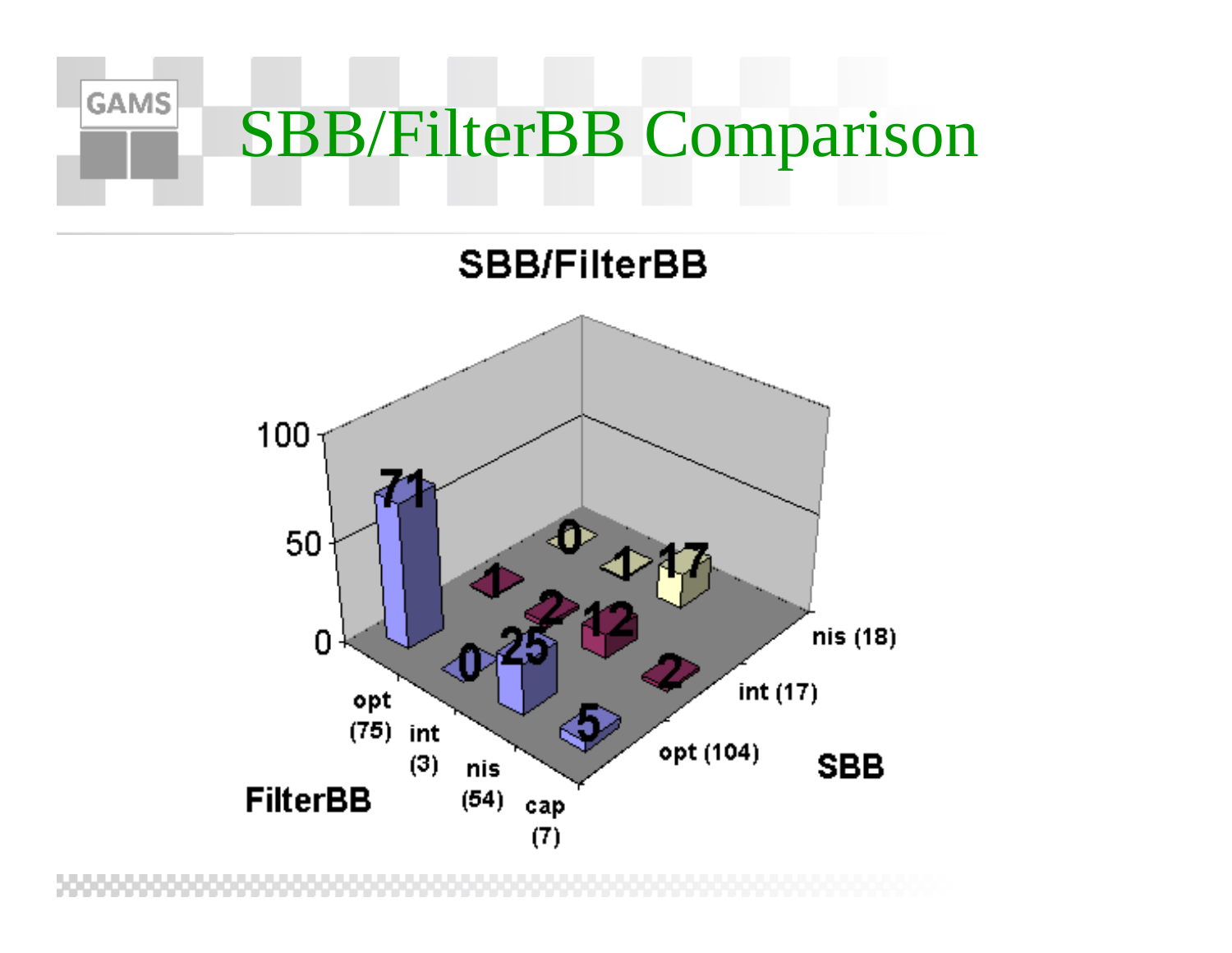#### **GAMS** SBB/SBB-PC Comparison

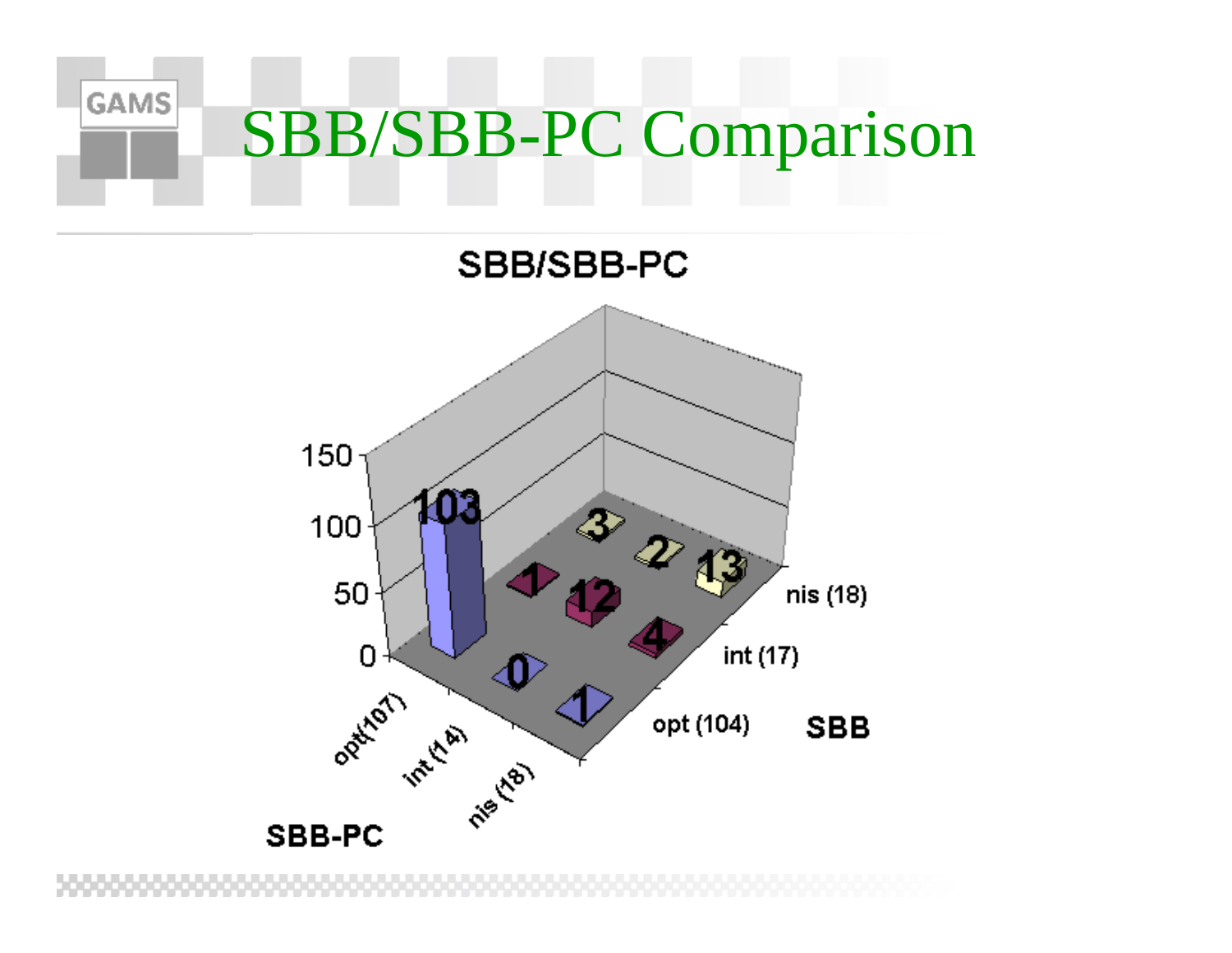# Quality/Speed SBB-PC/SBB

- **Test on 103 models** that were reported "optimal" in both cases.
- **T**otal times

- Faster
	- !SBB-PC: 1246s
	- !SBB: 2187s
- **.**  Slower
	- SBB-PC: 1874s
		- SBB: 599s

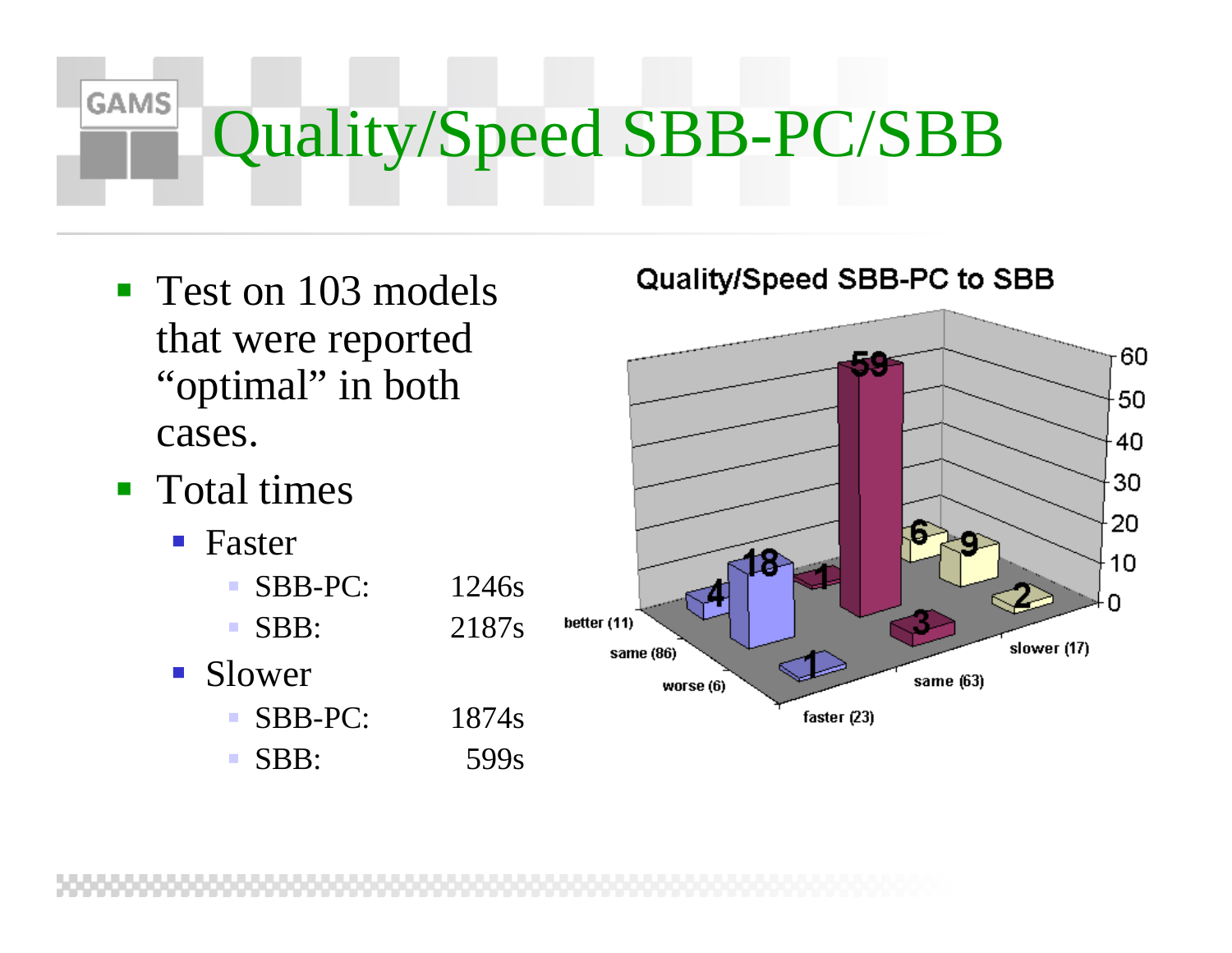

 Test on 62 models for which the global optimum is known (Global optimization solver BARON)